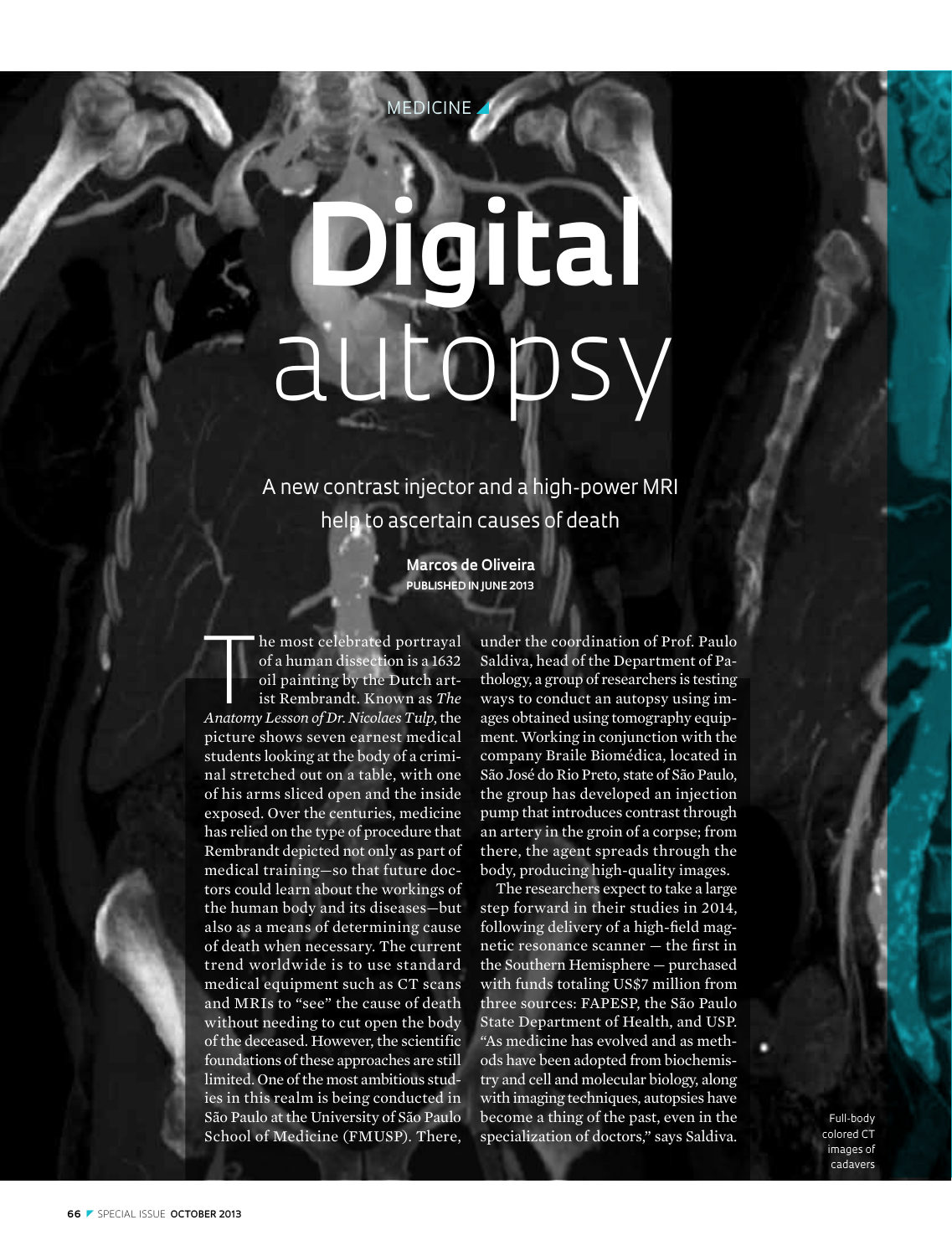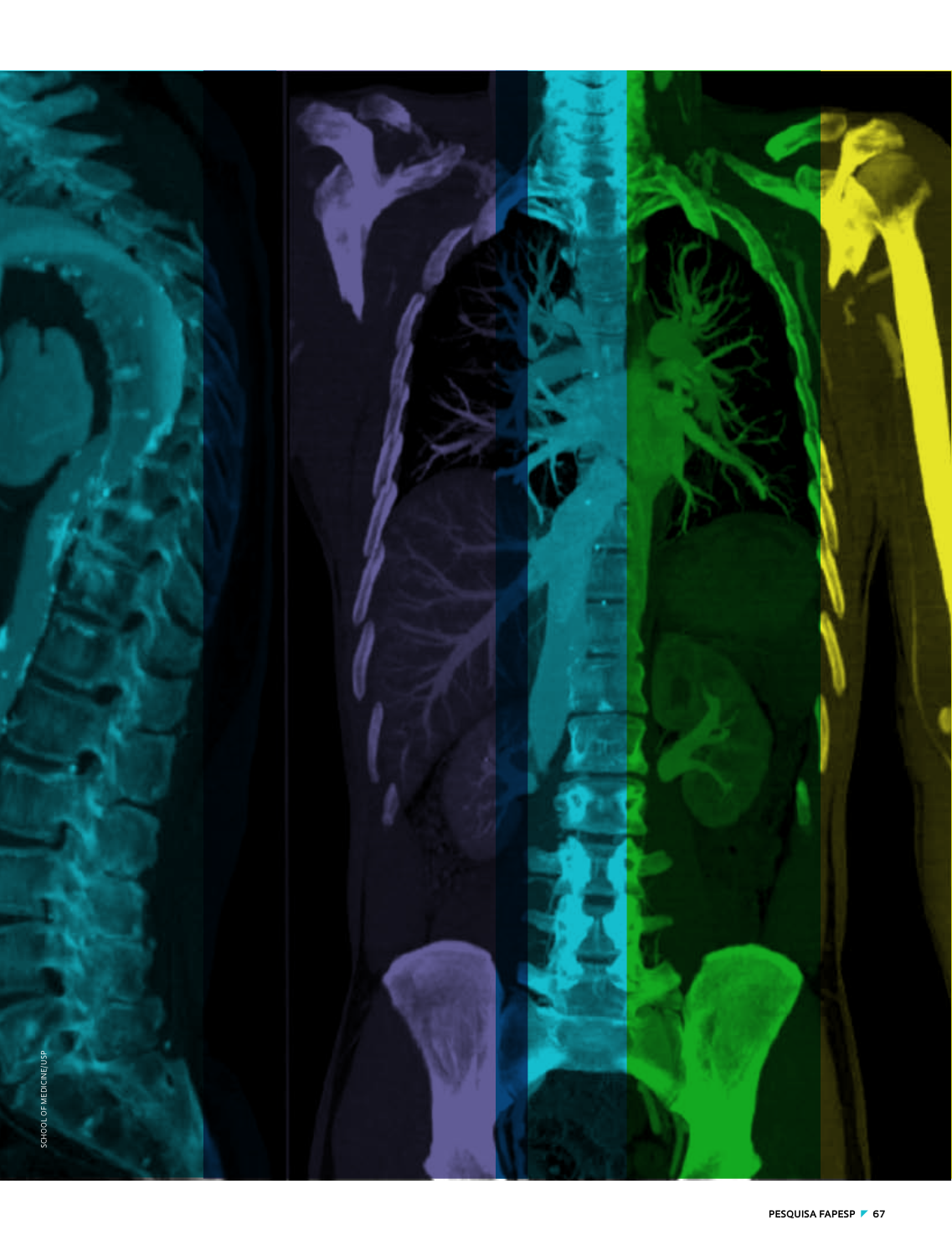"Autopsies are a lot of work; they can take up to three days to do, and they pay poorly." He reports that medical autopsies have decreased worldwide in the case of death by natural causes. The situation is different in forensic medicine, which addresses violent deaths, such as those resulting from gunshots and stabbings. In these cases, a body must be processed at the Instituto Médico Legal (IML), where a forensic physician, who generally has police academy training as well as a degree in medicine, prepares reports for criminal investigations and legal processes. "Medical autopsies are for cases where people are found dead at home or in a public place, or who arrive at an emergency department DOA, for example, and the doctors don't know what

**1** Three-dimensional reconstruction based on a CT scan. Organs are shown in red. Bones and the contrast inside blood vessels are shown in white to gray tones

**2** Images of the heart cause to put on the death certificate," Saldiva explains.

These ambitious studies on digital autopsies are made possible by new equipment at the School of Medicine. They are important



**"We want to prove with these images that an autopsy can still be extremely useful and can offer new knowledge," says Saldiva**

because USP is responsible for the Death Certification Service of the city of São Paulo (Svoc), which has been attached to the university since its creation by a state-level decree in 1939. The service processes all cases in the municipality of São Paulo that require medical autopsies. "This is the largest medical autopsy service in the world," Saldiva said. "No other has ties to a university; the Svoc is an agency like the Paulista Museum or the Institute of Tropical Medicine, attached to USP. Anyone who dies in São Paulo and doesn't have a death certificate is brought here." More than 13,000 autopsies a year are performed at the Svoc, and many studies are conducted there as well, always with the approval of family members. Unclaimed bodies—for example, of indigents—are not autopsied. In 2012, there were 194 such cases. "We have all of these autopsies on hand, and with them we can further our research and develop new knowledge, in addition to relying on the collaboration of all departments in the School of Medicine. Today there are questions about the role of the autopsy as a source of scientific knowledge. We want to prove that an autopsy can be extremely useful when it incorporates new technology," Saldiva says.

### **Discovering discrepancies**

In a scientific article published in the journal *The Lancet* in 2012, a group of researchers from Oxford University presented a study that analyzed 182 deaths, using CT scanning and MRIs alone, without any biopsies. "With the support of the Svoc, we are able to perform 1,000 autopsies a year using images and biopsies," Saldiva explain. "We can do a minimally invasive autopsy and a conventional autopsy on the same body. We believe a minimally invasive autopsy is better than the conventional in some situations but not in others. We will be able to define these cases and figure out where the new technique works and where it doesn't."

The scientific bases for using imaging studies have been established only in the case of violent death. Post-mortem imaging was developed in the sphere of legal medicine, with Switzerland leading the way. "You can see lesions, bruising, fractures, and where the bullet entered and what its trajectory was, without